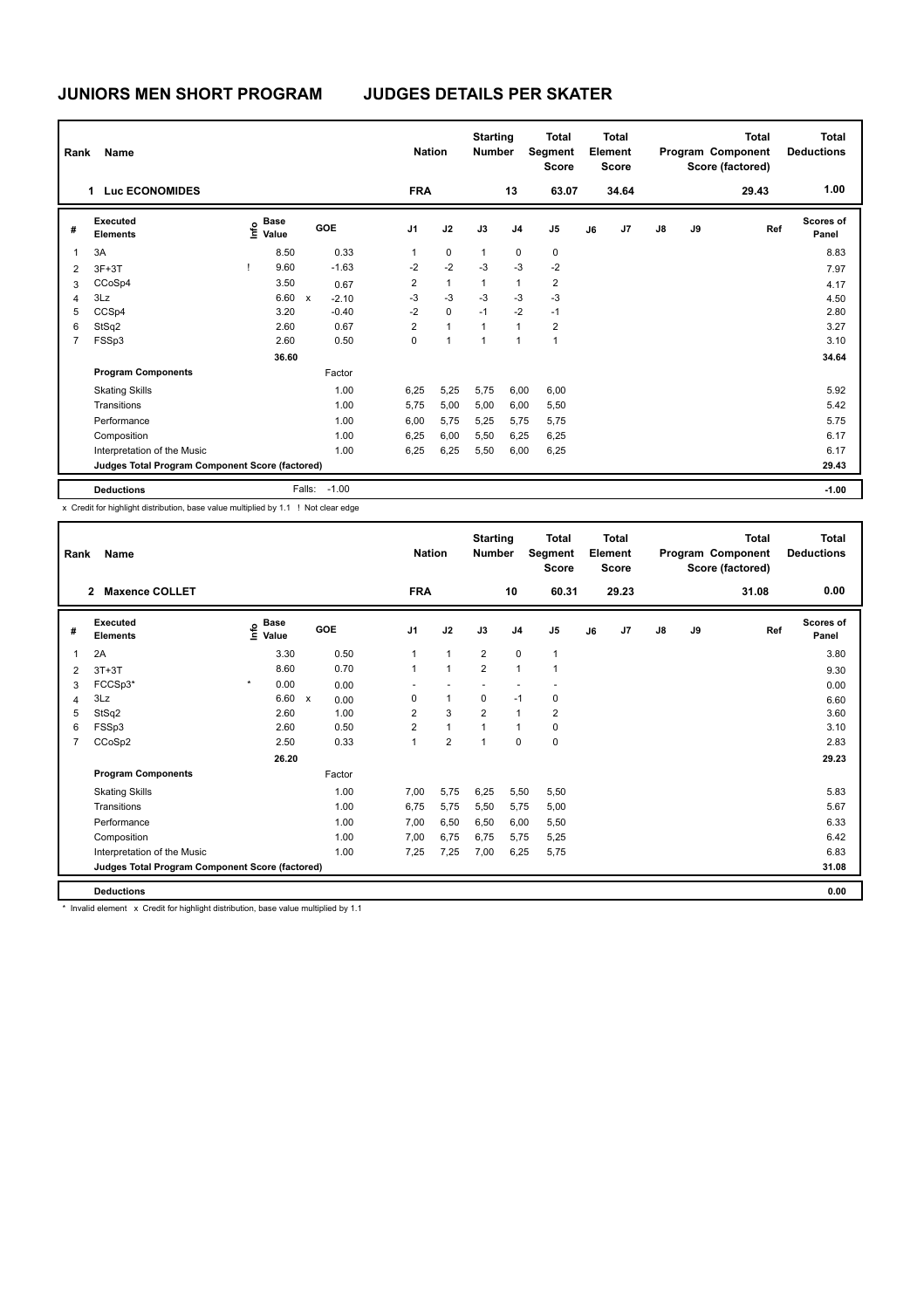| Rank           | Name                                            |    |                                  |              |         |                | <b>Nation</b> | <b>Starting</b><br><b>Number</b> |                | <b>Total</b><br>Segment<br><b>Score</b> |    | <b>Total</b><br>Element<br><b>Score</b> |               |    | <b>Total</b><br>Program Component<br>Score (factored) | <b>Total</b><br><b>Deductions</b> |
|----------------|-------------------------------------------------|----|----------------------------------|--------------|---------|----------------|---------------|----------------------------------|----------------|-----------------------------------------|----|-----------------------------------------|---------------|----|-------------------------------------------------------|-----------------------------------|
|                | <b>Antonin HERREBOUDT</b><br>3                  |    |                                  |              |         | <b>FRA</b>     |               |                                  | 8              | 52.95                                   |    | 26.20                                   |               |    | 26.75                                                 | 0.00                              |
| #              | Executed<br><b>Elements</b>                     |    | <b>Base</b><br>o Base<br>⊆ Value |              | GOE     | J <sub>1</sub> | J2            | J3                               | J <sub>4</sub> | J <sub>5</sub>                          | J6 | J <sub>7</sub>                          | $\mathsf{J}8$ | J9 | Ref                                                   | <b>Scores of</b><br>Panel         |
| 1              | 2A                                              |    | 3.30                             |              | 0.83    | 2              | 3             | $\mathbf{1}$                     | $\mathbf{1}$   | $\overline{2}$                          |    |                                         |               |    |                                                       | 4.13                              |
| 2              | $3S+3Lo<<$                                      | << | 6.20                             |              | $-1.40$ | $-2$           | $-2$          | $-2$                             | $-1$           | $-2$                                    |    |                                         |               |    |                                                       | 4.80                              |
| 3              | CCSp2                                           |    | 2.30                             |              | 0.17    | 0              | $\mathbf{1}$  | 0                                | 0              | $\overline{1}$                          |    |                                         |               |    |                                                       | 2.47                              |
| 4              | 3Lz                                             |    | 6.60                             | $\mathsf{x}$ | $-0.70$ | $-1$           | $-1$          | $-1$                             | $-1$           | $\overline{1}$                          |    |                                         |               |    |                                                       | 5.90                              |
| 5              | FSSp3                                           |    | 2.60                             |              | 0.50    | 0              | $\mathbf{1}$  | $\mathbf{1}$                     | $\mathbf{1}$   | 1                                       |    |                                         |               |    |                                                       | 3.10                              |
| 6              | StSq1                                           |    | 1.80                             |              | 0.50    | 1              | 1             | $\mathbf{1}$                     | 1              | 1                                       |    |                                         |               |    |                                                       | 2.30                              |
| $\overline{7}$ | CCoSp3                                          |    | 3.00                             |              | 0.50    | 1              | 1             | $\overline{1}$                   | $\overline{1}$ | $\overline{1}$                          |    |                                         |               |    |                                                       | 3.50                              |
|                |                                                 |    | 25.80                            |              |         |                |               |                                  |                |                                         |    |                                         |               |    |                                                       | 26.20                             |
|                | <b>Program Components</b>                       |    |                                  |              | Factor  |                |               |                                  |                |                                         |    |                                         |               |    |                                                       |                                   |
|                | <b>Skating Skills</b>                           |    |                                  |              | 1.00    | 5,25           | 5,75          | 5,00                             | 5,75           | 5,25                                    |    |                                         |               |    |                                                       | 5.42                              |
|                | Transitions                                     |    |                                  |              | 1.00    | 5,00           | 6,00          | 4,50                             | 5,50           | 5,25                                    |    |                                         |               |    |                                                       | 5.25                              |
|                | Performance                                     |    |                                  |              | 1.00    | 5,25           | 5,25          | 5,00                             | 5,50           | 5,50                                    |    |                                         |               |    |                                                       | 5.33                              |
|                | Composition                                     |    |                                  |              | 1.00    | 5.25           | 5,75          | 5,00                             | 6,00           | 5,50                                    |    |                                         |               |    |                                                       | 5.50                              |
|                | Interpretation of the Music                     |    |                                  |              | 1.00    | 5,25           | 5,25          | 4,75                             | 5,50           | 5,25                                    |    |                                         |               |    |                                                       | 5.25                              |
|                | Judges Total Program Component Score (factored) |    |                                  |              |         |                |               |                                  |                |                                         |    |                                         |               |    |                                                       | 26.75                             |
|                | <b>Deductions</b>                               |    |                                  |              |         |                |               |                                  |                |                                         |    |                                         |               |    |                                                       | 0.00                              |

<< Downgraded jump x Credit for highlight distribution, base value multiplied by 1.1

| Rank           | Name                                            |                                  |         | <b>Nation</b>  |                | <b>Starting</b><br><b>Number</b> |                | <b>Total</b><br>Segment<br><b>Score</b> |    | <b>Total</b><br>Element<br><b>Score</b> |               |    | <b>Total</b><br>Program Component<br>Score (factored) | Total<br><b>Deductions</b> |
|----------------|-------------------------------------------------|----------------------------------|---------|----------------|----------------|----------------------------------|----------------|-----------------------------------------|----|-----------------------------------------|---------------|----|-------------------------------------------------------|----------------------------|
|                | 4 Landry LE MAY                                 |                                  |         | <b>FRA</b>     |                |                                  | 11             | 50.92                                   |    | 27.76                                   |               |    | 23.16                                                 | 0.00                       |
| #              | Executed<br><b>Elements</b>                     | <b>Base</b><br>e Base<br>⊆ Value | GOE     | J <sub>1</sub> | J2             | J3                               | J <sub>4</sub> | J <sub>5</sub>                          | J6 | J7                                      | $\mathsf{J}8$ | J9 | Ref                                                   | <b>Scores of</b><br>Panel  |
| 1              | 2A                                              | 3.30                             | 0.83    | 2              | $\overline{2}$ | $\mathbf{1}$                     | $\mathbf{1}$   | $\overline{2}$                          |    |                                         |               |    |                                                       | 4.13                       |
| $\overline{2}$ | 3Lz                                             | 6.00                             | $-1.87$ | $-2$           | $-2$           | $-3$                             | $-3$           | $-3$                                    |    |                                         |               |    |                                                       | 4.13                       |
| 3              | FSSp3                                           | 2.60                             | $-0.30$ | $-1$           | $\mathbf 0$    | $-1$                             | $-1$           | $-2$                                    |    |                                         |               |    |                                                       | 2.30                       |
| $\overline{4}$ | $3T+3T$                                         | 8.60                             | $-0.23$ | -1             | $-2$           | $\overline{1}$                   | 0              | 0                                       |    |                                         |               |    |                                                       | 8.37                       |
| 5              | StSq2                                           | 2.60                             | 0.33    | $\mathbf{1}$   | $\mathbf{1}$   | $-1$                             | $\Omega$       | $\mathbf{1}$                            |    |                                         |               |    |                                                       | 2.93                       |
| 6              | CCSp4                                           | 3.20                             | $-0.30$ | 0              | $-1$           | $-1$                             | $-1$           | $-1$                                    |    |                                         |               |    |                                                       | 2.90                       |
| $\overline{7}$ | CCoSp3                                          | 3.00                             | 0.00    | $\mathbf{1}$   | $\mathbf 0$    | $\mathbf 0$                      | $\Omega$       | $\mathbf 0$                             |    |                                         |               |    |                                                       | 3.00                       |
|                |                                                 | 29.30                            |         |                |                |                                  |                |                                         |    |                                         |               |    |                                                       | 27.76                      |
|                | <b>Program Components</b>                       |                                  | Factor  |                |                |                                  |                |                                         |    |                                         |               |    |                                                       |                            |
|                | <b>Skating Skills</b>                           |                                  | 1.00    | 5,75           | 5,25           | 4,50                             | 5,25           | 5,00                                    |    |                                         |               |    |                                                       | 5.17                       |
|                | Transitions                                     |                                  | 1.00    | 5,50           | 4,00           | 4,00                             | 5,00           | 4,00                                    |    |                                         |               |    |                                                       | 4.33                       |
|                | Performance                                     |                                  | 1.00    | 5,50           | 4,25           | 4,50                             | 5,00           | 4,25                                    |    |                                         |               |    |                                                       | 4.58                       |
|                | Composition                                     |                                  | 1.00    | 5.75           | 4,50           | 4,25                             | 5,25           | 4,50                                    |    |                                         |               |    |                                                       | 4.75                       |
|                | Interpretation of the Music                     |                                  | 1.00    | 5,50           | 4,00           | 4,25                             | 4,50           | 4,25                                    |    |                                         |               |    |                                                       | 4.33                       |
|                | Judges Total Program Component Score (factored) |                                  |         |                |                |                                  |                |                                         |    |                                         |               |    |                                                       | 23.16                      |
|                | <b>Deductions</b>                               |                                  |         |                |                |                                  |                |                                         |    |                                         |               |    |                                                       | 0.00                       |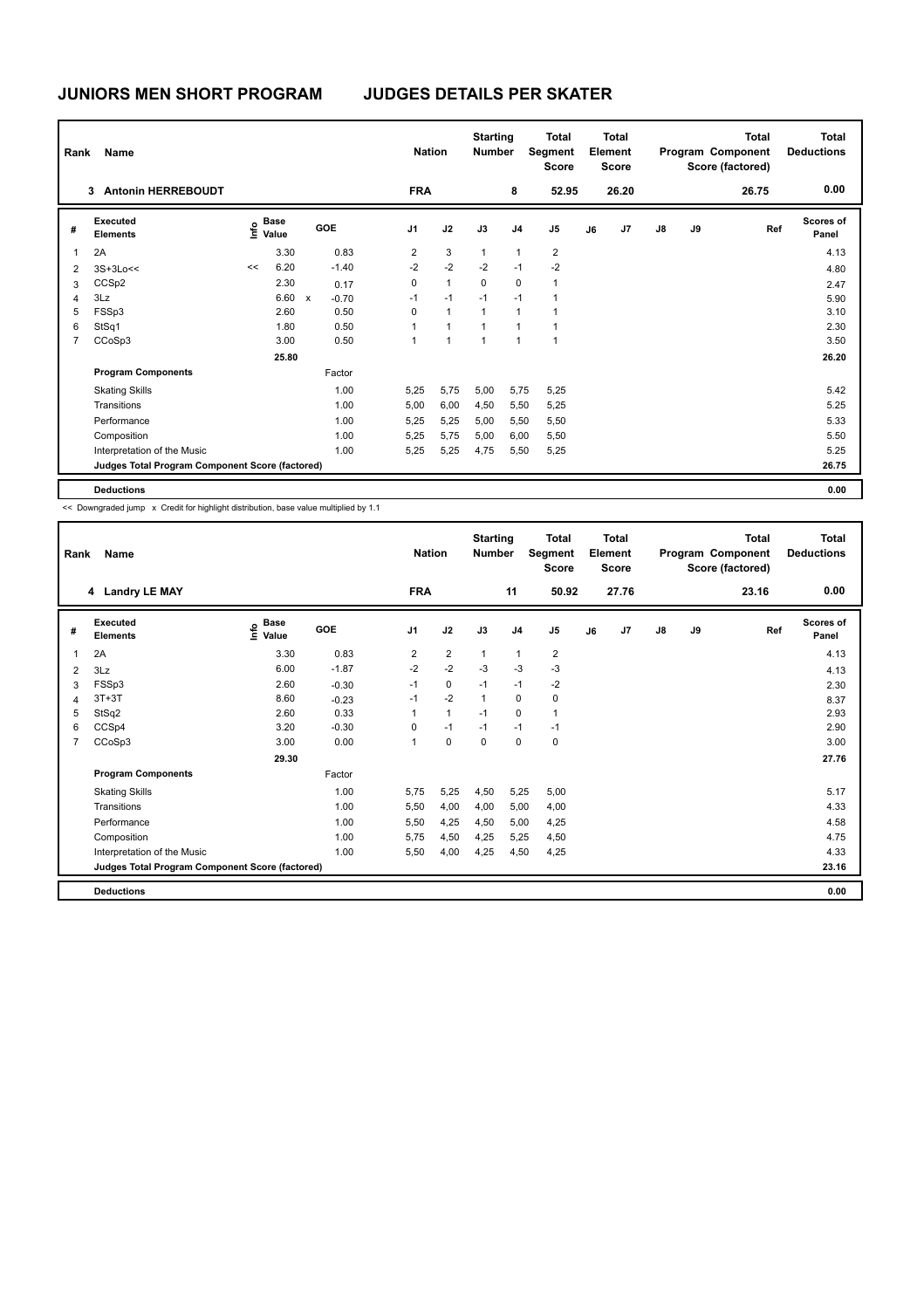| Rank           | <b>Name</b>                                     |                                  |                           |         |                | <b>Nation</b> | <b>Starting</b><br><b>Number</b> |                | <b>Total</b><br>Segment<br><b>Score</b> |    | Total<br>Element<br><b>Score</b> |               |    | Total<br>Program Component<br>Score (factored) | Total<br><b>Deductions</b> |
|----------------|-------------------------------------------------|----------------------------------|---------------------------|---------|----------------|---------------|----------------------------------|----------------|-----------------------------------------|----|----------------------------------|---------------|----|------------------------------------------------|----------------------------|
|                | Adam SIAO HIM FA<br>5                           |                                  |                           |         | <b>FRA</b>     |               |                                  | 12             | 49.72                                   |    | 25.63                            |               |    | 25.09                                          | 1.00                       |
| #              | Executed<br><b>Elements</b>                     | <b>Base</b><br>e Base<br>⊆ Value |                           | GOE     | J <sub>1</sub> | J2            | J3                               | J <sub>4</sub> | J <sub>5</sub>                          | J6 | J <sub>7</sub>                   | $\mathsf{J}8$ | J9 | Ref                                            | <b>Scores of</b><br>Panel  |
| $\mathbf{1}$   | 3A                                              | 8.50                             |                           | $-3.00$ | $-3$           | $-3$          | $-3$                             | $-3$           | $-3$                                    |    |                                  |               |    |                                                | 5.50                       |
| 2              | 3F+2T+COMBO                                     | 6.60                             |                           | $-1.63$ | $-2$           | $-2$          | $-2$                             | $-3$           | $-3$                                    |    |                                  |               |    |                                                | 4.97                       |
| 3              | StSq1                                           | 1.80                             |                           | 0.33    | $\mathbf{1}$   | $\mathbf 0$   | $\mathbf{1}$                     | $\mathbf 0$    | $\mathbf{1}$                            |    |                                  |               |    |                                                | 2.13                       |
| $\overline{4}$ | CCSp2                                           | 2.30                             |                           | $-0.10$ | 0              | $\mathbf 0$   | $-1$                             | $-1$           | 0                                       |    |                                  |               |    |                                                | 2.20                       |
| 5              | 3Lz                                             | 6.60                             | $\boldsymbol{\mathsf{x}}$ | $-0.47$ | 0              | $-1$          | $-2$                             | $-1$           | 0                                       |    |                                  |               |    |                                                | 6.13                       |
| 6              | CCoSp3                                          | 3.00                             |                           | 0.00    | 0              | $\Omega$      | $\Omega$                         | $\Omega$       | $\pmb{0}$                               |    |                                  |               |    |                                                | 3.00                       |
| $\overline{7}$ | FSSp1                                           | 2.00                             |                           | $-0.30$ | $-1$           | $-1$          | $\mathbf 0$                      | $-1$           | $-1$                                    |    |                                  |               |    |                                                | 1.70                       |
|                |                                                 | 30.80                            |                           |         |                |               |                                  |                |                                         |    |                                  |               |    |                                                | 25.63                      |
|                | <b>Program Components</b>                       |                                  |                           | Factor  |                |               |                                  |                |                                         |    |                                  |               |    |                                                |                            |
|                | <b>Skating Skills</b>                           |                                  |                           | 1.00    | 5,50           | 5,00          | 5,25                             | 5,00           | 5,25                                    |    |                                  |               |    |                                                | 5.17                       |
|                | Transitions                                     |                                  |                           | 1.00    | 5.25           | 4,50          | 5.00                             | 4,50           | 5,00                                    |    |                                  |               |    |                                                | 4.83                       |
|                | Performance                                     |                                  |                           | 1.00    | 5,50           | 4,50          | 5,25                             | 4,25           | 5,25                                    |    |                                  |               |    |                                                | 5.00                       |
|                | Composition                                     |                                  |                           | 1.00    | 5,50           | 4,25          | 5,00                             | 5,00           | 5,50                                    |    |                                  |               |    |                                                | 5.17                       |
|                | Interpretation of the Music                     |                                  |                           | 1.00    | 5,75           | 4,25          | 5,00                             | 4,25           | 5,50                                    |    |                                  |               |    |                                                | 4.92                       |
|                | Judges Total Program Component Score (factored) |                                  |                           |         |                |               |                                  |                |                                         |    |                                  |               |    |                                                | 25.09                      |
|                | <b>Deductions</b>                               |                                  | Falls:                    | $-1.00$ |                |               |                                  |                |                                         |    |                                  |               |    |                                                | $-1.00$                    |

x Credit for highlight distribution, base value multiplied by 1.1 ! Not clear edge

| Rank           | Name                                            |                           |                           |         | <b>Nation</b> |              | <b>Starting</b><br><b>Number</b> |                | <b>Total</b><br>Segment<br><b>Score</b> |    | <b>Total</b><br>Element<br><b>Score</b> |               |    | <b>Total</b><br>Program Component<br>Score (factored) | <b>Total</b><br><b>Deductions</b> |
|----------------|-------------------------------------------------|---------------------------|---------------------------|---------|---------------|--------------|----------------------------------|----------------|-----------------------------------------|----|-----------------------------------------|---------------|----|-------------------------------------------------------|-----------------------------------|
|                | Yann FRECHON<br>6                               |                           |                           |         | <b>FRA</b>    |              |                                  | $\overline{7}$ | 49.55                                   |    | 26.80                                   |               |    | 23.75                                                 | 1.00                              |
| #              | Executed<br><b>Elements</b>                     | <b>Base</b><br>e<br>Value | <b>GOE</b>                |         | J1            | J2           | J3                               | J <sub>4</sub> | J <sub>5</sub>                          | J6 | J <sub>7</sub>                          | $\mathsf{J}8$ | J9 | Ref                                                   | <b>Scores of</b><br>Panel         |
| 1              | $3Lo+2T$                                        | 6.40                      |                           | 0.47    | $\mathbf{1}$  | $\mathbf{1}$ | $\mathbf{1}$                     | $\mathbf 0$    | $\pmb{0}$                               |    |                                         |               |    |                                                       | 6.87                              |
| $\overline{2}$ | 3Lz                                             | 6.00                      |                           | $-2.10$ | $-3$          | $-3$         | $-3$                             | $-3$           | $-3$                                    |    |                                         |               |    |                                                       | 3.90                              |
| 3              | StSq2                                           | 2.60                      |                           | 0.50    | $\mathbf{1}$  | $\mathbf{1}$ | 1                                | 0              | $\mathbf{1}$                            |    |                                         |               |    |                                                       | 3.10                              |
| $\overline{4}$ | FSSp4                                           | 3.00                      |                           | 0.33    | 0             | $\mathbf{1}$ | $\mathbf{1}$                     | 0              | $\overline{1}$                          |    |                                         |               |    |                                                       | 3.33                              |
| 5              | 2A                                              | 3.63                      | $\boldsymbol{\mathsf{x}}$ | 0.00    | 0             | $\mathbf 0$  | $\Omega$                         | 0              | 0                                       |    |                                         |               |    |                                                       | 3.63                              |
| 6              | CCSp3                                           | 2.80                      |                           | 0.17    | 0             | $\mathbf{1}$ | $\mathbf 0$                      | $\mathbf{1}$   | $\pmb{0}$                               |    |                                         |               |    |                                                       | 2.97                              |
| $\overline{7}$ | CCoSp3                                          | 3.00                      |                           | 0.00    | 0             | $\mathbf 0$  | $-1$                             | 0              | $\mathbf 0$                             |    |                                         |               |    |                                                       | 3.00                              |
|                |                                                 | 27.43                     |                           |         |               |              |                                  |                |                                         |    |                                         |               |    |                                                       | 26.80                             |
|                | <b>Program Components</b>                       |                           |                           | Factor  |               |              |                                  |                |                                         |    |                                         |               |    |                                                       |                                   |
|                | <b>Skating Skills</b>                           |                           |                           | 1.00    | 5,00          | 4,75         | 5,25                             | 4,50           | 4,50                                    |    |                                         |               |    |                                                       | 4.75                              |
|                | Transitions                                     |                           |                           | 1.00    | 4,75          | 4,25         | 4,50                             | 4,25           | 4,75                                    |    |                                         |               |    |                                                       | 4.50                              |
|                | Performance                                     |                           |                           | 1.00    | 5.25          | 4,50         | 5,00                             | 4,50           | 4,50                                    |    |                                         |               |    |                                                       | 4.67                              |
|                | Composition                                     |                           |                           | 1.00    | 5,25          | 4,50         | 5,25                             | 4,25           | 5,25                                    |    |                                         |               |    |                                                       | 5.00                              |
|                | Interpretation of the Music                     |                           |                           | 1.00    | 5,50          | 4,25         | 5,00                             | 4,25           | 5,25                                    |    |                                         |               |    |                                                       | 4.83                              |
|                | Judges Total Program Component Score (factored) |                           |                           |         |               |              |                                  |                |                                         |    |                                         |               |    |                                                       | 23.75                             |
|                | <b>Deductions</b>                               |                           | Falls:                    | $-1.00$ |               |              |                                  |                |                                         |    |                                         |               |    |                                                       | $-1.00$                           |

x Credit for highlight distribution, base value multiplied by 1.1 ! Not clear edge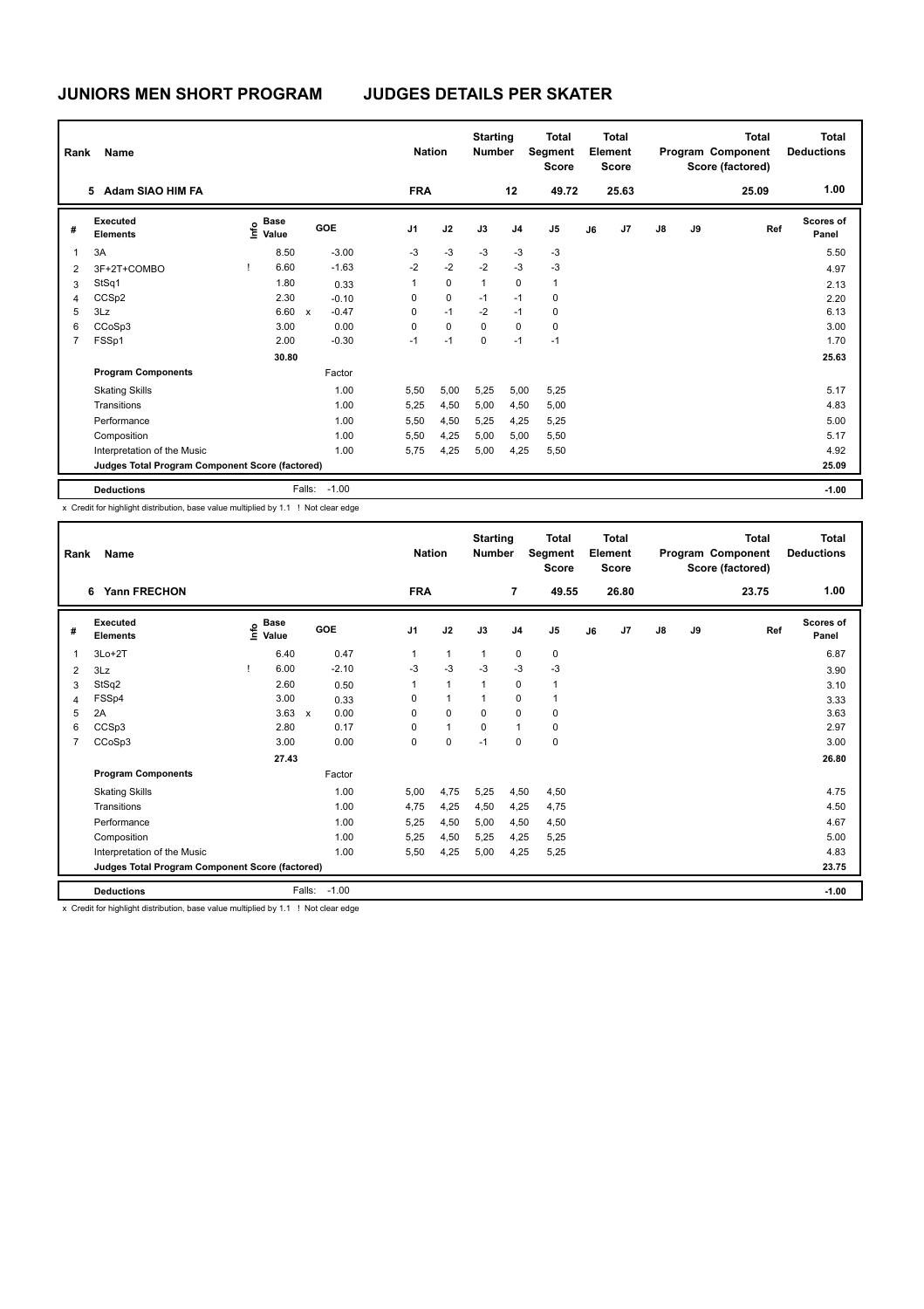| Rank           | Name                                            |         |                                  |              |         |                | <b>Nation</b>  | <b>Starting</b><br><b>Number</b> |                | <b>Total</b><br>Segment<br><b>Score</b> |    | <b>Total</b><br>Element<br><b>Score</b> |               |    | <b>Total</b><br>Program Component<br>Score (factored) | Total<br><b>Deductions</b> |
|----------------|-------------------------------------------------|---------|----------------------------------|--------------|---------|----------------|----------------|----------------------------------|----------------|-----------------------------------------|----|-----------------------------------------|---------------|----|-------------------------------------------------------|----------------------------|
|                | <b>Julian DONICA</b><br>7                       |         |                                  |              |         | <b>FRA</b>     |                |                                  | 9              | 48.39                                   |    | 21.63                                   |               |    | 26.76                                                 | 0.00                       |
| #              | Executed<br><b>Elements</b>                     |         | <b>Base</b><br>o Base<br>⊆ Value |              | GOE     | J1             | J2             | J3                               | J <sub>4</sub> | J <sub>5</sub>                          | J6 | J7                                      | $\mathsf{J}8$ | J9 | Ref                                                   | <b>Scores of</b><br>Panel  |
| $\overline{1}$ | 2A                                              |         | 3.30                             |              | 1.00    | $\overline{2}$ | $\overline{2}$ | $\overline{2}$                   | $\overline{2}$ | $\overline{2}$                          |    |                                         |               |    |                                                       | 4.30                       |
| $\overline{2}$ | 3Lz                                             |         | 6.00                             |              | $-0.93$ | $-1$           | $-1$           | $-1$                             | $-2$           | $-2$                                    |    |                                         |               |    |                                                       | 5.07                       |
| 3              | CCoSp3                                          |         | 3.00                             |              | 0.50    |                | $\mathbf{1}$   | $\mathbf 0$                      | 1              | $\mathbf{1}$                            |    |                                         |               |    |                                                       | 3.50                       |
| 4              | $2T+2T*$                                        | $\star$ | 1.43                             | $\mathsf{x}$ | $-0.60$ | -3             | $-3$           | $-3$                             | $-3$           | $-3$                                    |    |                                         |               |    |                                                       | 0.83                       |
| 5              | CCSp2                                           |         | 2.30                             |              | $-0.10$ | 0              | 0              | $-1$                             | $\mathbf 0$    | $-1$                                    |    |                                         |               |    |                                                       | 2.20                       |
| 6              | StSq2                                           |         | 2.60                             |              | 0.33    | $\overline{2}$ | $\mathbf{1}$   | $\Omega$                         | 0              | 1                                       |    |                                         |               |    |                                                       | 2.93                       |
| $\overline{7}$ | FSSp2                                           |         | 2.30                             |              | 0.50    | 1              | $\overline{2}$ | $\mathbf{1}$                     | $\mathbf{1}$   | $\mathbf{1}$                            |    |                                         |               |    |                                                       | 2.80                       |
|                |                                                 |         | 20.93                            |              |         |                |                |                                  |                |                                         |    |                                         |               |    |                                                       | 21.63                      |
|                | <b>Program Components</b>                       |         |                                  |              | Factor  |                |                |                                  |                |                                         |    |                                         |               |    |                                                       |                            |
|                | <b>Skating Skills</b>                           |         |                                  |              | 1.00    | 5,75           | 6,25           | 5,50                             | 5,75           | 5,25                                    |    |                                         |               |    |                                                       | 5.67                       |
|                | Transitions                                     |         |                                  |              | 1.00    | 5,50           | 5,50           | 4,75                             | 5,50           | 4,50                                    |    |                                         |               |    |                                                       | 5.25                       |
|                | Performance                                     |         |                                  |              | 1.00    | 5,75           | 5,50           | 5,00                             | 5,00           | 5,00                                    |    |                                         |               |    |                                                       | 5.17                       |
|                | Composition                                     |         |                                  |              | 1.00    | 5,75           | 5,75           | 5,25                             | 5,50           | 5,25                                    |    |                                         |               |    |                                                       | 5.50                       |
|                | Interpretation of the Music                     |         |                                  |              | 1.00    | 5,75           | 5,25           | 5,00                             | 5,25           | 5,00                                    |    |                                         |               |    |                                                       | 5.17                       |
|                | Judges Total Program Component Score (factored) |         |                                  |              |         |                |                |                                  |                |                                         |    |                                         |               |    |                                                       | 26.76                      |
|                | <b>Deductions</b>                               |         |                                  |              |         |                |                |                                  |                |                                         |    |                                         |               |    |                                                       | 0.00                       |

\* Invalid element x Credit for highlight distribution, base value multiplied by 1.1

| Rank           | Name                                            |                            |                                   | <b>Nation</b>  |                | <b>Starting</b><br><b>Number</b> |                          | <b>Total</b><br>Segment<br><b>Score</b> |    | <b>Total</b><br>Element<br><b>Score</b> |               |    | <b>Total</b><br>Program Component<br>Score (factored) | Total<br><b>Deductions</b> |
|----------------|-------------------------------------------------|----------------------------|-----------------------------------|----------------|----------------|----------------------------------|--------------------------|-----------------------------------------|----|-----------------------------------------|---------------|----|-------------------------------------------------------|----------------------------|
|                | <b>Vincent MIMAULT</b><br>8                     |                            |                                   | <b>FRA</b>     |                |                                  | 3                        | 44.88                                   |    | 21.47                                   |               |    | 23.41                                                 | 0.00                       |
| #              | Executed<br><b>Elements</b>                     | <b>Base</b><br>۴ê<br>Value | GOE                               | J <sub>1</sub> | J2             | J3                               | J <sub>4</sub>           | J <sub>5</sub>                          | J6 | J7                                      | $\mathsf{J}8$ | J9 | Ref                                                   | <b>Scores of</b><br>Panel  |
| 1              | 2A                                              | 3.30                       | 0.67                              | $\mathbf{1}$   | $\overline{2}$ | $\mathbf{1}$                     | $\mathbf{1}$             | $\overline{2}$                          |    |                                         |               |    |                                                       | 3.97                       |
| $\overline{2}$ | $3T+2T$                                         | 5.60                       | $-1.40$                           | $-2$           | $-2$           | $-1$                             | $-2$                     | $-2$                                    |    |                                         |               |    |                                                       | 4.20                       |
| 3              | FSSp3                                           | 2.60                       | 0.50                              | $\mathbf{1}$   | $\mathbf{1}$   | 0                                | $\mathbf{1}$             | $\mathbf{1}$                            |    |                                         |               |    |                                                       | 3.10                       |
| 4              | 3Lz                                             | 6.60                       | $\boldsymbol{\mathsf{x}}$<br>0.23 | 0              | $\mathbf{1}$   | $\mathbf{1}$                     | $-1$                     | 0                                       |    |                                         |               |    |                                                       | 6.83                       |
| 5              | CCSp                                            | 0.00                       | 0.00                              | ٠              |                |                                  | $\overline{\phantom{a}}$ | $\overline{\phantom{a}}$                |    |                                         |               |    |                                                       | 0.00                       |
| 6              | CCoSp1V                                         | 1.70                       | $-0.30$                           | $-1$           | $-1$           | 0                                | $-1$                     | $-2$                                    |    |                                         |               |    |                                                       | 1.40                       |
| $\overline{7}$ | StSq1                                           | 1.80                       | 0.17                              | 0              | $\mathbf{1}$   | $\mathbf 0$                      | 0                        | $\mathbf{1}$                            |    |                                         |               |    |                                                       | 1.97                       |
|                |                                                 | 21.60                      |                                   |                |                |                                  |                          |                                         |    |                                         |               |    |                                                       | 21.47                      |
|                | <b>Program Components</b>                       |                            | Factor                            |                |                |                                  |                          |                                         |    |                                         |               |    |                                                       |                            |
|                | <b>Skating Skills</b>                           |                            | 1.00                              | 4,50           | 4,75           | 5,00                             | 4,75                     | 4,75                                    |    |                                         |               |    |                                                       | 4.75                       |
|                | Transitions                                     |                            | 1.00                              | 4,00           | 4,75           | 4,50                             | 4,75                     | 4,50                                    |    |                                         |               |    |                                                       | 4.58                       |
|                | Performance                                     |                            | 1.00                              | 4,50           | 4,50           | 4,75                             | 4,50                     | 4,50                                    |    |                                         |               |    |                                                       | 4.50                       |
|                | Composition                                     |                            | 1.00                              | 4,50           | 5,50           | 5.00                             | 5.00                     | 5,25                                    |    |                                         |               |    |                                                       | 5.08                       |
|                | Interpretation of the Music                     |                            | 1.00                              | 4.50           | 5,00           | 4.50                             | 4,50                     | 4,50                                    |    |                                         |               |    |                                                       | 4.50                       |
|                | Judges Total Program Component Score (factored) |                            |                                   |                |                |                                  |                          |                                         |    |                                         |               |    |                                                       | 23.41                      |
|                | <b>Deductions</b>                               |                            |                                   |                |                |                                  |                          |                                         |    |                                         |               |    |                                                       | 0.00                       |
|                | Costume/Prop violation:                         | $(1$ of 6)                 |                                   |                |                |                                  |                          |                                         |    |                                         |               |    |                                                       |                            |

x Credit for highlight distribution, base value multiplied by 1.1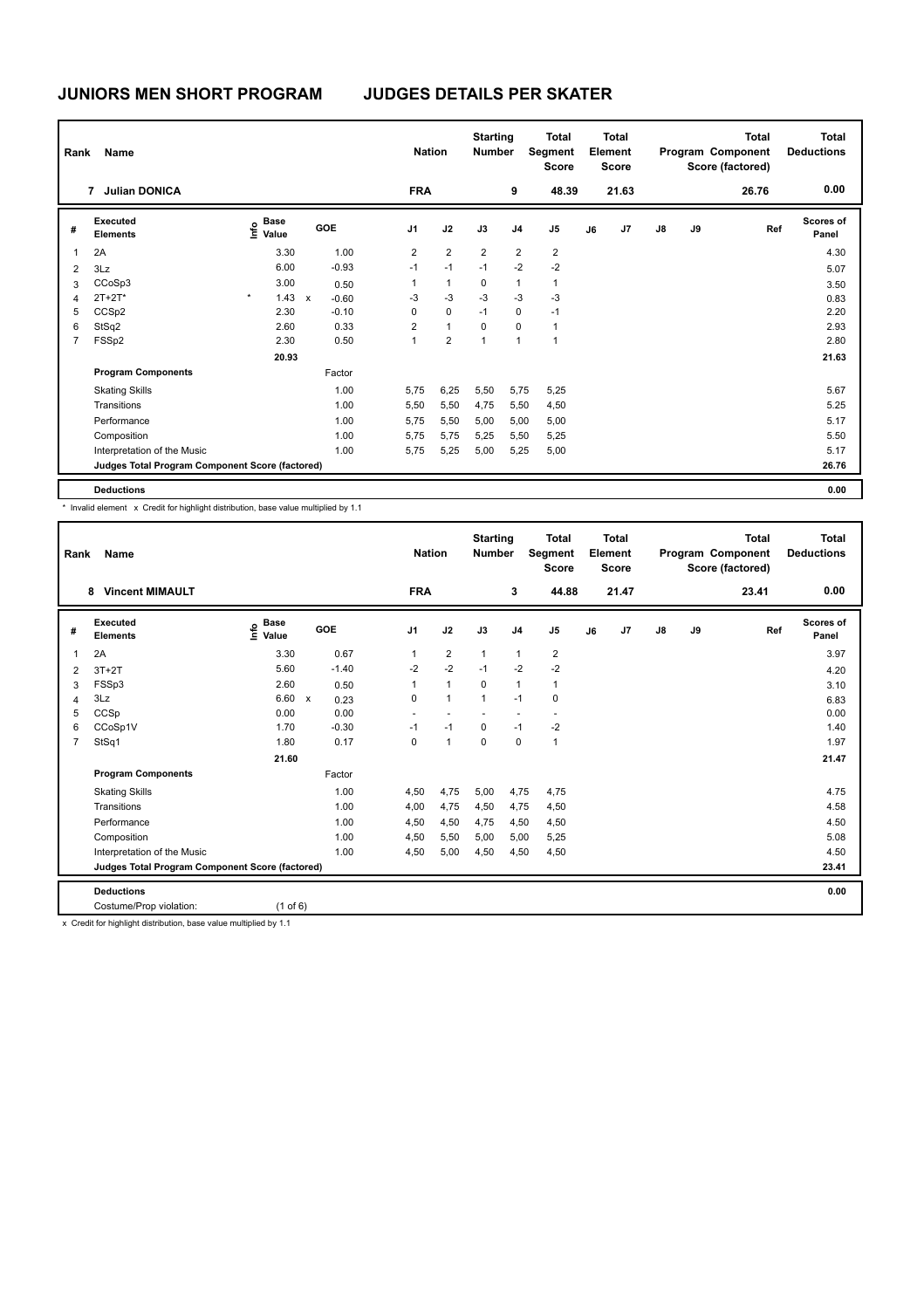| Rank           | <b>Name</b>                                     |         |                      |              |         |                | <b>Nation</b>  |                | <b>Starting</b><br><b>Number</b> | <b>Total</b><br>Segment<br><b>Score</b> |    | Total<br>Element<br><b>Score</b> |               |    | Total<br>Program Component<br>Score (factored) | Total<br><b>Deductions</b> |
|----------------|-------------------------------------------------|---------|----------------------|--------------|---------|----------------|----------------|----------------|----------------------------------|-----------------------------------------|----|----------------------------------|---------------|----|------------------------------------------------|----------------------------|
|                | <b>Xavier VAUCLIN</b><br>9                      |         |                      |              |         | <b>FRA</b>     |                |                | 6                                | 42.51                                   |    | 17.60                            |               |    | 25.91                                          | 1.00                       |
| #              | Executed<br><b>Elements</b>                     | Info    | <b>Base</b><br>Value |              | GOE     | J <sub>1</sub> | J2             | J3             | J <sub>4</sub>                   | J <sub>5</sub>                          | J6 | J7                               | $\mathsf{J}8$ | J9 | Ref                                            | <b>Scores of</b><br>Panel  |
| $\mathbf{1}$   | 3Lz                                             |         | 6.00                 |              | $-2.10$ | $-3$           | $-3$           | $-3$           | $-3$                             | $-3$                                    |    |                                  |               |    |                                                | 3.90                       |
| 2              | 3S+COMBO+2Lo*                                   | $\star$ | 4.40                 |              | $-2.10$ | $-2$           | $-3$           | $-3$           | $-3$                             | $-3$                                    |    |                                  |               |    |                                                | 2.30                       |
| 3              | CCSp3                                           |         | 2.80                 |              | 0.50    |                | $\mathbf{1}$   | $\overline{1}$ | $\mathbf{1}$                     | $\mathbf{1}$                            |    |                                  |               |    |                                                | 3.30                       |
| $\overline{4}$ | StSq1                                           |         | 1.80                 |              | 0.83    | $\overline{1}$ | $\overline{2}$ | $\overline{1}$ | $\overline{2}$                   | $\overline{2}$                          |    |                                  |               |    |                                                | 2.63                       |
| 5              | $1A^*$                                          | $\star$ | 0.00                 | $\mathsf{x}$ | 0.00    |                |                |                |                                  |                                         |    |                                  |               |    |                                                | 0.00                       |
| 6              | FSSp2                                           |         | 2.30                 |              | 0.17    |                | $\mathbf{1}$   | $\Omega$       | $\Omega$                         | 0                                       |    |                                  |               |    |                                                | 2.47                       |
| $\overline{7}$ | CCoSp3                                          |         | 3.00                 |              | 0.00    | 0              | $\mathbf 0$    | $-1$           | $\mathbf 0$                      | 1                                       |    |                                  |               |    |                                                | 3.00                       |
|                |                                                 |         | 20.30                |              |         |                |                |                |                                  |                                         |    |                                  |               |    |                                                | 17.60                      |
|                | <b>Program Components</b>                       |         |                      |              | Factor  |                |                |                |                                  |                                         |    |                                  |               |    |                                                |                            |
|                | <b>Skating Skills</b>                           |         |                      |              | 1.00    | 5.25           | 5,75           | 5,00           | 5,25                             | 5,50                                    |    |                                  |               |    |                                                | 5.33                       |
|                | Transitions                                     |         |                      |              | 1.00    | 4,75           | 5,50           | 4,25           | 5,00                             | 4,50                                    |    |                                  |               |    |                                                | 4.75                       |
|                | Performance                                     |         |                      |              | 1.00    | 5,00           | 5,75           | 4,00           | 4,75                             | 5,50                                    |    |                                  |               |    |                                                | 5.08                       |
|                | Composition                                     |         |                      |              | 1.00    | 5,00           | 6,25           | 4,50           | 5,25                             | 5,75                                    |    |                                  |               |    |                                                | 5.33                       |
|                | Interpretation of the Music                     |         |                      |              | 1.00    | 5,25           | 6,50           | 4,75           | 5,00                             | 6,00                                    |    |                                  |               |    |                                                | 5.42                       |
|                | Judges Total Program Component Score (factored) |         |                      |              |         |                |                |                |                                  |                                         |    |                                  |               |    |                                                | 25.91                      |
|                | <b>Deductions</b>                               |         |                      | Falls:       | $-1.00$ |                |                |                |                                  |                                         |    |                                  |               |    |                                                | $-1.00$                    |

\* Invalid element x Credit for highlight distribution, base value multiplied by 1.1

| Rank           | Name                                            |         |               |                           |            |                | <b>Nation</b> | <b>Starting</b><br><b>Number</b> |                | <b>Total</b><br>Segment<br><b>Score</b> |    | <b>Total</b><br>Element<br><b>Score</b> |               |    | Total<br>Program Component<br>Score (factored) | Total<br><b>Deductions</b> |
|----------------|-------------------------------------------------|---------|---------------|---------------------------|------------|----------------|---------------|----------------------------------|----------------|-----------------------------------------|----|-----------------------------------------|---------------|----|------------------------------------------------|----------------------------|
|                | <b>Xan ROLS</b><br>10                           |         |               |                           |            | <b>FRA</b>     |               |                                  | 1              | 41.87                                   |    | 20.13                                   |               |    | 21.74                                          | 0.00                       |
| #              | Executed<br><b>Elements</b>                     | lnfo    | Base<br>Value |                           | <b>GOE</b> | J <sub>1</sub> | J2            | J3                               | J <sub>4</sub> | J <sub>5</sub>                          | J6 | J <sub>7</sub>                          | $\mathsf{J}8$ | J9 | Ref                                            | <b>Scores of</b><br>Panel  |
| $\overline{1}$ | 3Lz<                                            | $\prec$ | 4.20          |                           | $-2.10$    | $-3$           | $-3$          | $-3$                             | $-3$           | $-3$                                    |    |                                         |               |    |                                                | 2.10                       |
| 2              | CCoSp4                                          |         | 3.50          |                           | 0.50       | 0              | $\mathbf{1}$  | $\mathbf{1}$                     | $\mathbf{1}$   | $\overline{1}$                          |    |                                         |               |    |                                                | 4.00                       |
| 3              | $3T+2T$                                         |         | 5.60          |                           | 0.00       | 0              | $\mathbf 0$   | 0                                | 0              | 0                                       |    |                                         |               |    |                                                | 5.60                       |
| 4              | FSSp2                                           |         | 2.30          |                           | $-0.50$    | $-1$           | $-1$          | $-2$                             | $-2$           | $-2$                                    |    |                                         |               |    |                                                | 1.80                       |
| 5              | 2A                                              |         | 3.63          | $\boldsymbol{\mathsf{x}}$ | $-0.50$    | $-1$           | $-1$          | $-1$                             | $-1$           | $-2$                                    |    |                                         |               |    |                                                | 3.13                       |
| 6              | CCSp2                                           |         | 2.30          |                           | $-0.30$    | $-1$           | $-1$          | 0                                | $-1$           | $-2$                                    |    |                                         |               |    |                                                | 2.00                       |
| $\overline{7}$ | StSqB                                           |         | 1.50          |                           | 0.00       | 0              | $\mathbf 0$   | 0                                | 0              | $\mathbf 0$                             |    |                                         |               |    |                                                | 1.50                       |
|                |                                                 |         | 23.03         |                           |            |                |               |                                  |                |                                         |    |                                         |               |    |                                                | 20.13                      |
|                | <b>Program Components</b>                       |         |               |                           | Factor     |                |               |                                  |                |                                         |    |                                         |               |    |                                                |                            |
|                | <b>Skating Skills</b>                           |         |               |                           | 1.00       | 4,75           | 4,75          | 5,25                             | 4,75           | 4,25                                    |    |                                         |               |    |                                                | 4.75                       |
|                | Transitions                                     |         |               |                           | 1.00       | 4,00           | 5,00          | 3,75                             | 4,25           | 4,00                                    |    |                                         |               |    |                                                | 4.08                       |
|                | Performance                                     |         |               |                           | 1.00       | 4,25           | 4,25          | 4,75                             | 4,50           | 3,50                                    |    |                                         |               |    |                                                | 4.33                       |
|                | Composition                                     |         |               |                           | 1.00       | 4,00           | 4,25          | 5,00                             | 5,00           | 4,25                                    |    |                                         |               |    |                                                | 4.50                       |
|                | Interpretation of the Music                     |         |               |                           | 1.00       | 4.00           | 4,00          | 4,50                             | 4.25           | 3,75                                    |    |                                         |               |    |                                                | 4.08                       |
|                | Judges Total Program Component Score (factored) |         |               |                           |            |                |               |                                  |                |                                         |    |                                         |               |    |                                                | 21.74                      |
|                | <b>Deductions</b>                               |         |               |                           |            |                |               |                                  |                |                                         |    |                                         |               |    |                                                | 0.00                       |

< Under-rotated jump x Credit for highlight distribution, base value multiplied by 1.1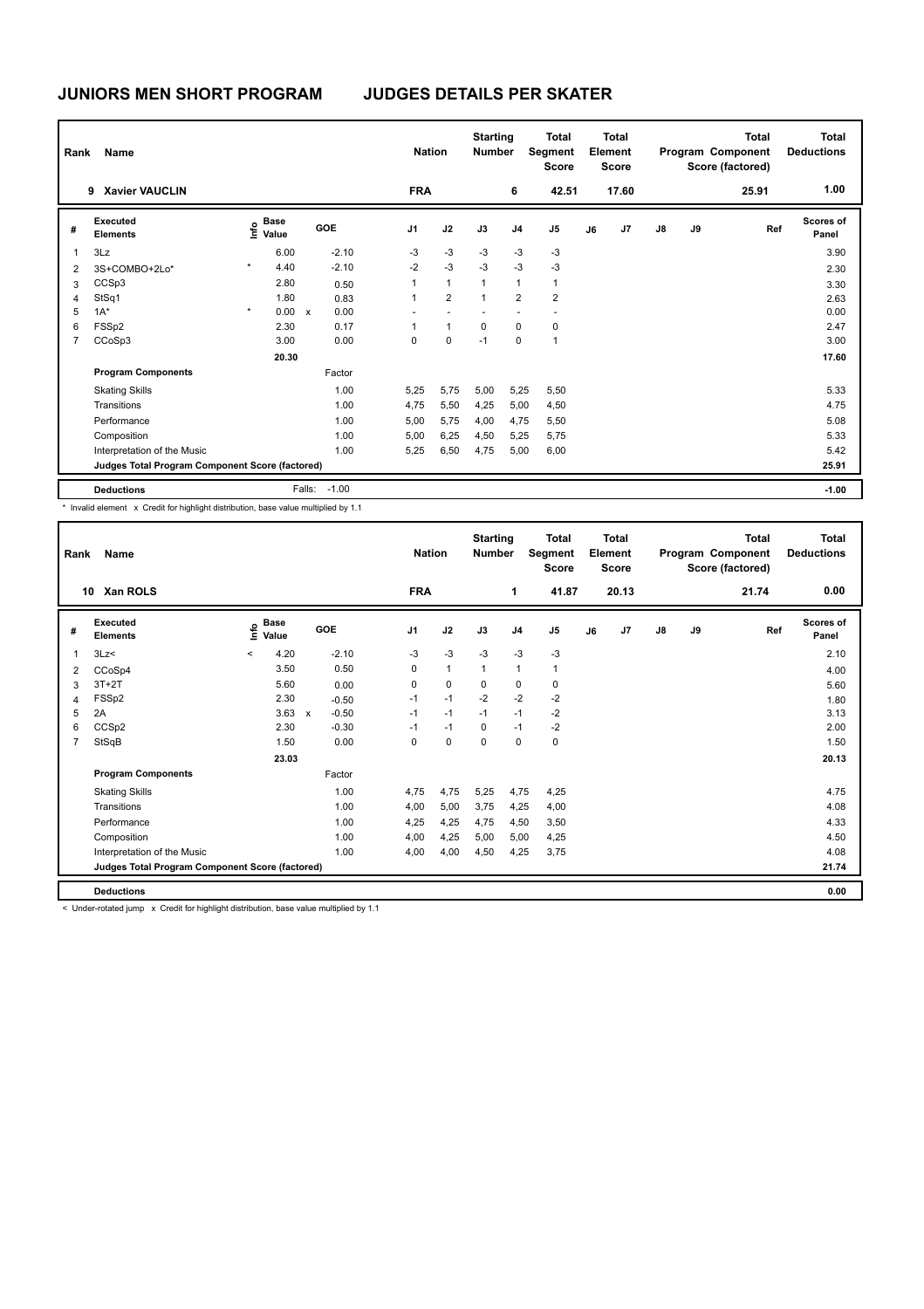| Rank           | <b>Name</b>                                     |      |               |              |            |                | <b>Nation</b> | <b>Starting</b><br><b>Number</b> |                | <b>Total</b><br>Segment<br><b>Score</b> |    | <b>Total</b><br>Element<br><b>Score</b> |               |    | <b>Total</b><br>Program Component<br>Score (factored) | Total<br><b>Deductions</b> |
|----------------|-------------------------------------------------|------|---------------|--------------|------------|----------------|---------------|----------------------------------|----------------|-----------------------------------------|----|-----------------------------------------|---------------|----|-------------------------------------------------------|----------------------------|
|                | <b>Tom BOUVART</b><br>11                        |      |               |              |            | <b>FRA</b>     |               |                                  | 4              | 39.28                                   |    | 17.36                                   |               |    | 21.92                                                 | 0.00                       |
| #              | Executed<br><b>Elements</b>                     | Info | Base<br>Value |              | <b>GOE</b> | J <sub>1</sub> | J2            | J3                               | J <sub>4</sub> | J <sub>5</sub>                          | J6 | J7                                      | $\mathsf{J}8$ | J9 | Ref                                                   | <b>Scores of</b><br>Panel  |
| 1              | 2Lz<<                                           | <<   | 0.60          |              | $-0.30$    | $-3$           | $-3$          | $-3$                             | $-3$           | $-3$                                    |    |                                         |               |    |                                                       | 0.30                       |
| 2              | $3T+2T$                                         |      | 5.60          |              | $-1.63$    | $-3$           | $-2$          | $-2$                             | $-3$           | $-2$                                    |    |                                         |               |    |                                                       | 3.97                       |
| 3              | CCSp1                                           |      | 2.00          |              | $-0.10$    | 0              | $\mathbf 0$   | $\mathbf 0$                      | $-1$           | $-1$                                    |    |                                         |               |    |                                                       | 1.90                       |
| 4              | StSq2                                           |      | 2.60          |              | 0.33       | 1              | $\mathbf{1}$  | 1                                | $-1$           | 0                                       |    |                                         |               |    |                                                       | 2.93                       |
| 5              | 2A                                              |      | 3.63          | $\mathsf{x}$ | 0.00       | 0              | $\mathbf 0$   | $\Omega$                         | $-1$           | 0                                       |    |                                         |               |    |                                                       | 3.63                       |
| 6              | CCoSp3                                          |      | 3.00          |              | 0.33       | 1              | 0             | $\mathbf{1}$                     | 0              | $\mathbf{1}$                            |    |                                         |               |    |                                                       | 3.33                       |
| $\overline{7}$ | FSSp1                                           |      | 2.00          |              | $-0.70$    | $-2$           | $-3$          | $-1$                             | $-2$           | $-3$                                    |    |                                         |               |    |                                                       | 1.30                       |
|                |                                                 |      | 19.43         |              |            |                |               |                                  |                |                                         |    |                                         |               |    |                                                       | 17.36                      |
|                | <b>Program Components</b>                       |      |               |              | Factor     |                |               |                                  |                |                                         |    |                                         |               |    |                                                       |                            |
|                | <b>Skating Skills</b>                           |      |               |              | 1.00       | 4,50           | 4,75          | 5,25                             | 4,25           | 4,50                                    |    |                                         |               |    |                                                       | 4.58                       |
|                | Transitions                                     |      |               |              | 1.00       | 4,50           | 3,75          | 4,25                             | 4,00           | 4,25                                    |    |                                         |               |    |                                                       | 4.17                       |
|                | Performance                                     |      |               |              | 1.00       | 4,25           | 4,00          | 4,75                             | 4,25           | 4,50                                    |    |                                         |               |    |                                                       | 4.33                       |
|                | Composition                                     |      |               |              | 1.00       | 4,25           | 3,50          | 5,25                             | 4,50           | 4,50                                    |    |                                         |               |    |                                                       | 4.42                       |
|                | Interpretation of the Music                     |      |               |              | 1.00       | 4,25           | 3,50          | 4,75                             | 4,75           | 4,25                                    |    |                                         |               |    |                                                       | 4.42                       |
|                | Judges Total Program Component Score (factored) |      |               |              |            |                |               |                                  |                |                                         |    |                                         |               |    |                                                       | 21.92                      |
|                | <b>Deductions</b>                               |      |               |              |            |                |               |                                  |                |                                         |    |                                         |               |    |                                                       | 0.00                       |

<< Downgraded jump x Credit for highlight distribution, base value multiplied by 1.1

| Rank           | Name                                                                                                     |         |                      |                           |            | <b>Nation</b> |                | <b>Starting</b><br><b>Number</b> |                | <b>Total</b><br>Segment<br><b>Score</b> |    | Total<br>Element<br><b>Score</b> |               |    | <b>Total</b><br>Program Component<br>Score (factored) | <b>Total</b><br><b>Deductions</b> |
|----------------|----------------------------------------------------------------------------------------------------------|---------|----------------------|---------------------------|------------|---------------|----------------|----------------------------------|----------------|-----------------------------------------|----|----------------------------------|---------------|----|-------------------------------------------------------|-----------------------------------|
| 12             | <b>Lotfi SEREIR</b>                                                                                      |         |                      |                           |            | <b>FRA</b>    |                |                                  | 5              | 35.44                                   |    | 13.93                            |               |    | 22.51                                                 | 1.00                              |
| #              | Executed<br><b>Elements</b>                                                                              | Linfo   | <b>Base</b><br>Value |                           | <b>GOE</b> | J1            | J2             | J3                               | J <sub>4</sub> | J <sub>5</sub>                          | J6 | J7                               | $\mathsf{J}8$ | J9 | Ref                                                   | <b>Scores of</b><br>Panel         |
| $\mathbf{1}$   | 3Lz                                                                                                      | $\prec$ | 4.20                 |                           | $-2.10$    | -3            | $-3$           | $-3$                             | $-3$           | $-3$                                    |    |                                  |               |    |                                                       | 2.10                              |
| 2              | 3T+COMBO                                                                                                 |         | 4.30                 |                           | $-2.10$    | -3            | $-3$           | $-3$                             | $-3$           | $-3$                                    |    |                                  |               |    |                                                       | 2.20                              |
| 3              | FSSp4                                                                                                    |         | 3.00                 |                           | $-0.10$    | 0             | $\mathbf{1}$   | $-1$                             | $-1$           | 0                                       |    |                                  |               |    |                                                       | 2.90                              |
| $\overline{4}$ | 2A                                                                                                       |         | 3.63                 | $\boldsymbol{\mathsf{x}}$ | 0.00       | 0             | $\mathbf 0$    | $\mathbf 0$                      | $\mathbf 0$    | 0                                       |    |                                  |               |    |                                                       | 3.63                              |
| 5              | StSq2                                                                                                    |         | 2.60                 |                           | 0.50       | $\mathbf{1}$  | $\overline{1}$ | $\overline{1}$                   | $\overline{1}$ | $\mathbf{1}$                            |    |                                  |               |    |                                                       | 3.10                              |
| 6              | CCSp                                                                                                     |         | 0.00                 |                           | 0.00       |               |                |                                  |                |                                         |    |                                  |               |    |                                                       | 0.00                              |
| $\overline{7}$ | FCCoSp3V*                                                                                                | $\star$ | 0.00                 |                           | 0.00       |               |                |                                  |                |                                         |    |                                  |               |    |                                                       | 0.00                              |
|                |                                                                                                          |         | 17.73                |                           |            |               |                |                                  |                |                                         |    |                                  |               |    |                                                       | 13.93                             |
|                | <b>Program Components</b>                                                                                |         |                      |                           | Factor     |               |                |                                  |                |                                         |    |                                  |               |    |                                                       |                                   |
|                | <b>Skating Skills</b>                                                                                    |         |                      |                           | 1.00       | 4.75          | 4,75           | 4,75                             | 4,25           | 4,50                                    |    |                                  |               |    |                                                       | 4.67                              |
|                | Transitions                                                                                              |         |                      |                           | 1.00       | 4,50          | 4,50           | 4,50                             | 4,00           | 4,25                                    |    |                                  |               |    |                                                       | 4.42                              |
|                | Performance                                                                                              |         |                      |                           | 1.00       | 4,50          | 5,00           | 4,50                             | 4,25           | 4,00                                    |    |                                  |               |    |                                                       | 4.42                              |
|                | Composition                                                                                              |         |                      |                           | 1.00       | 4,50          | 5,25           | 4,75                             | 4,25           | 4,25                                    |    |                                  |               |    |                                                       | 4.50                              |
|                | Interpretation of the Music                                                                              |         |                      |                           | 1.00       | 4,50          | 5,25           | 4,50                             | 4,50           | 3,75                                    |    |                                  |               |    |                                                       | 4.50                              |
|                | Judges Total Program Component Score (factored)                                                          |         |                      |                           |            |               |                |                                  |                |                                         |    |                                  |               |    |                                                       | 22.51                             |
|                | <b>Deductions</b>                                                                                        |         |                      | Falls:                    | $-1.00$    |               |                |                                  |                |                                         |    |                                  |               |    |                                                       | $-1.00$                           |
|                | < Under-rotated jump * Invalid element x Credit for highlight distribution, base value multiplied by 1.1 |         |                      |                           |            |               |                |                                  |                |                                         |    |                                  |               |    |                                                       |                                   |